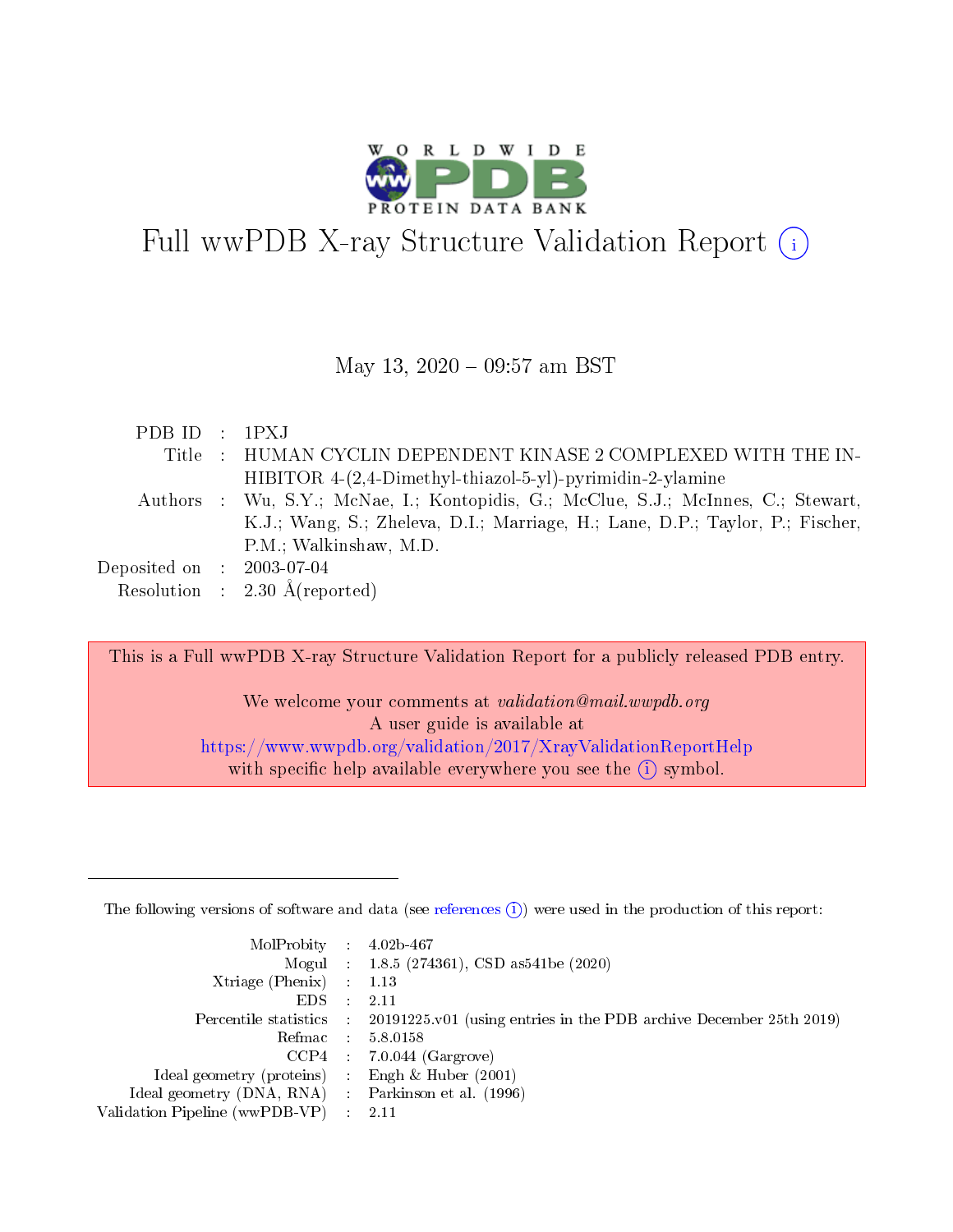# 1 [O](https://www.wwpdb.org/validation/2017/XrayValidationReportHelp#overall_quality)verall quality at a glance  $(i)$

The following experimental techniques were used to determine the structure: X-RAY DIFFRACTION

The reported resolution of this entry is 2.30 Å.

Percentile scores (ranging between 0-100) for global validation metrics of the entry are shown in the following graphic. The table shows the number of entries on which the scores are based.



| Metric                | Whole archive        | <b>Similar resolution</b>                                              |  |  |
|-----------------------|----------------------|------------------------------------------------------------------------|--|--|
|                       | $(\#\text{Entries})$ | $(\#\text{Entries},\, \text{resolution}\; \text{range}(\textup{\AA}))$ |  |  |
| $R_{free}$            | 130704               | $5042 (2.30 - 2.30)$                                                   |  |  |
| Clashscore            | 141614               | $5643(2.30-2.30)$                                                      |  |  |
| Ramachandran outliers | 138981               | $\overline{5575}$ $(2.30-2.30)$                                        |  |  |
| Sidechain outliers    | 138945               | $5575(2.30-2.30)$                                                      |  |  |
| RSRZ outliers         | 127900               | $4938(2.30-2.30)$                                                      |  |  |

The table below summarises the geometric issues observed across the polymeric chains and their fit to the electron density. The red, orange, yellow and green segments on the lower bar indicate the fraction of residues that contain outliers for  $>=3, 2, 1$  and 0 types of geometric quality criteria respectively. A grey segment represents the fraction of residues that are not modelled. The numeric value for each fraction is indicated below the corresponding segment, with a dot representing fractions <=5% The upper red bar (where present) indicates the fraction of residues that have poor fit to the electron density. The numeric value is given above the bar.

| Mol       | $\sim$ 1<br>hain | Length | Quality of chain |                     |
|-----------|------------------|--------|------------------|---------------------|
|           |                  |        | 8%               |                     |
| <u>д.</u> | . .              | 298    | 64%              | 33%<br>$\cdot\cdot$ |

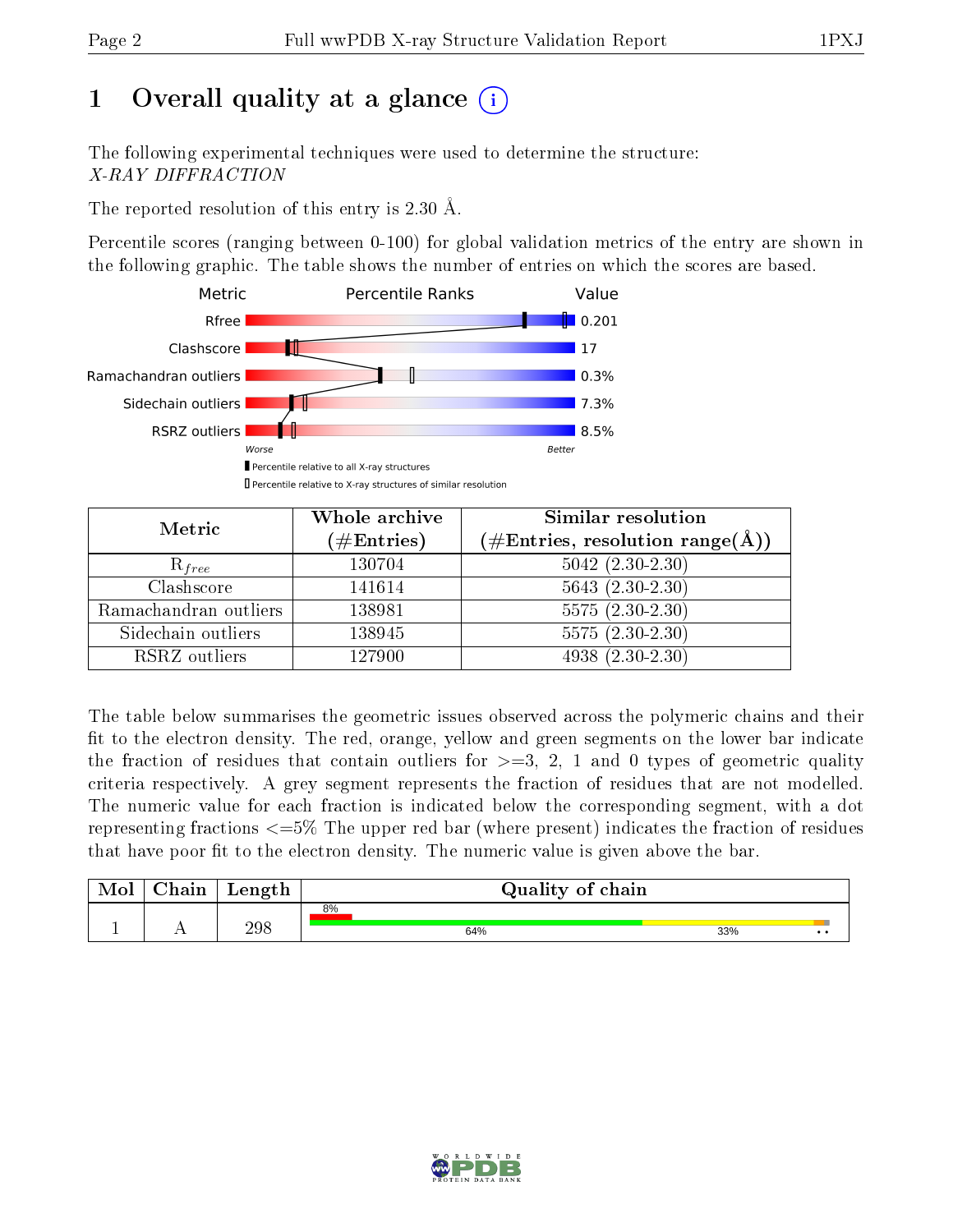# 2 Entry composition (i)

There are 3 unique types of molecules in this entry. The entry contains 2496 atoms, of which 0 are hydrogens and 0 are deuteriums.

In the tables below, the ZeroOcc column contains the number of atoms modelled with zero occupancy, the AltConf column contains the number of residues with at least one atom in alternate conformation and the Trace column contains the number of residues modelled with at most 2 atoms.

Molecule 1 is a protein called Cell division protein kinase 2.

| Mol | Chain | $\perp$ Residues | Atoms        |      |     |  | $\text{ZeroOcc} \mid \text{AltConf} \mid \text{Trace}$ |  |  |
|-----|-------|------------------|--------------|------|-----|--|--------------------------------------------------------|--|--|
|     |       | 294              | <b>Total</b> |      |     |  |                                                        |  |  |
|     |       |                  | 2365         | 1540 | 404 |  |                                                        |  |  |

• Molecule 2 is 4-(2,4-DIMETHYL-1,3-THIAZOL-5-YL)PYRIMIDIN-2-AMINE (three-letter code: CK2) (formula:  $C_9H_{10}N_4S$ ).



|  | $\text{Mol}$   Chain   Residues | Atoms     |  |  |  | $\rm ZeroOcc$   AltConf |
|--|---------------------------------|-----------|--|--|--|-------------------------|
|  |                                 | Total C N |  |  |  |                         |

Molecule 3 is water.

| Mol | $\pm$ Chain $\pm$ Residues | Atoms | $ZeroOcc$   AltConf |  |
|-----|----------------------------|-------|---------------------|--|
|     |                            | Total |                     |  |

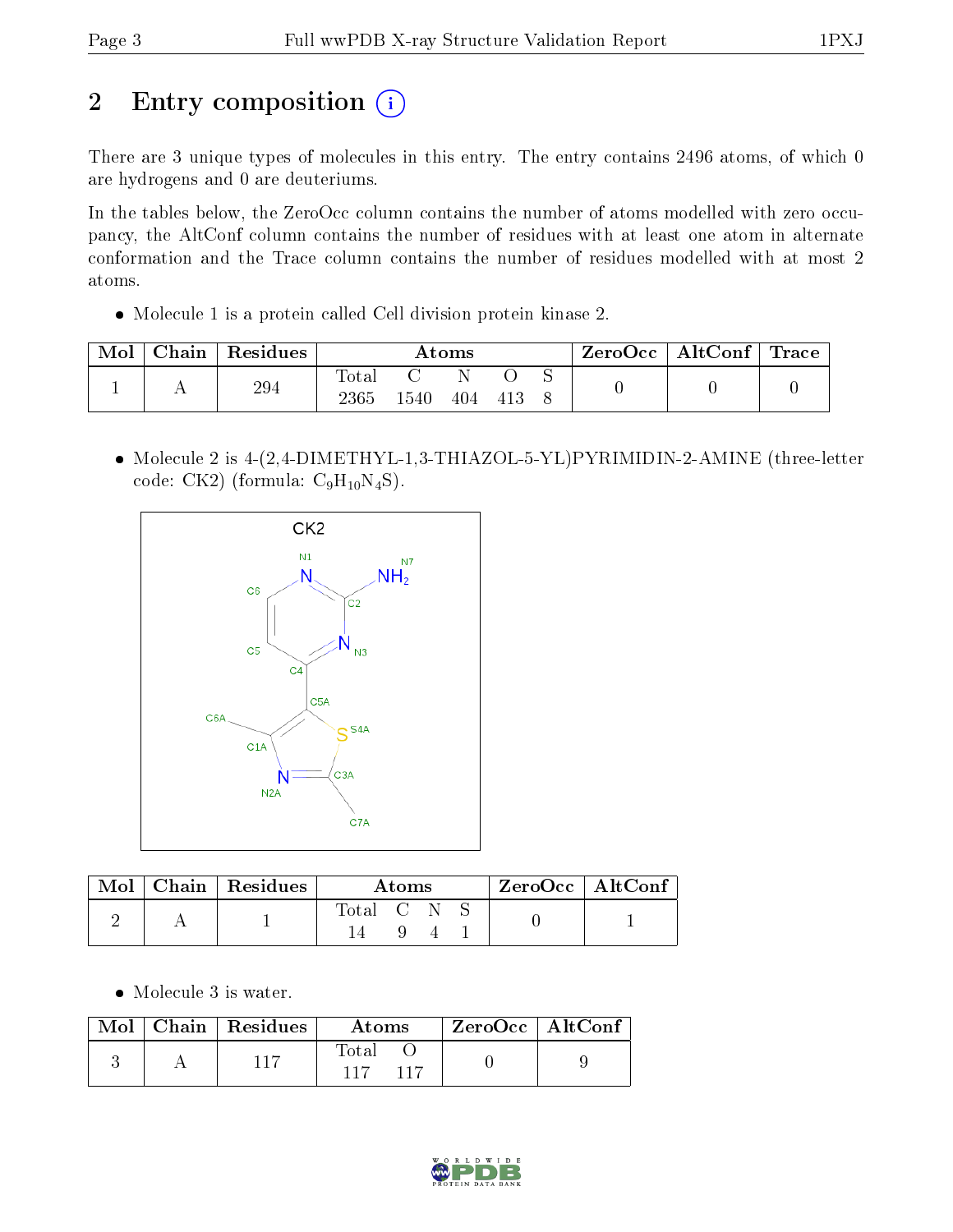# 3 Residue-property plots  $(i)$

These plots are drawn for all protein, RNA and DNA chains in the entry. The first graphic for a chain summarises the proportions of the various outlier classes displayed in the second graphic. The second graphic shows the sequence view annotated by issues in geometry and electron density. Residues are color-coded according to the number of geometric quality criteria for which they contain at least one outlier: green  $= 0$ , yellow  $= 1$ , orange  $= 2$  and red  $= 3$  or more. A red dot above a residue indicates a poor fit to the electron density (RSRZ  $> 2$ ). Stretches of 2 or more consecutive residues without any outlier are shown as a green connector. Residues present in the sample, but not in the model, are shown in grey.



• Molecule 1: Cell division protein kinase 2

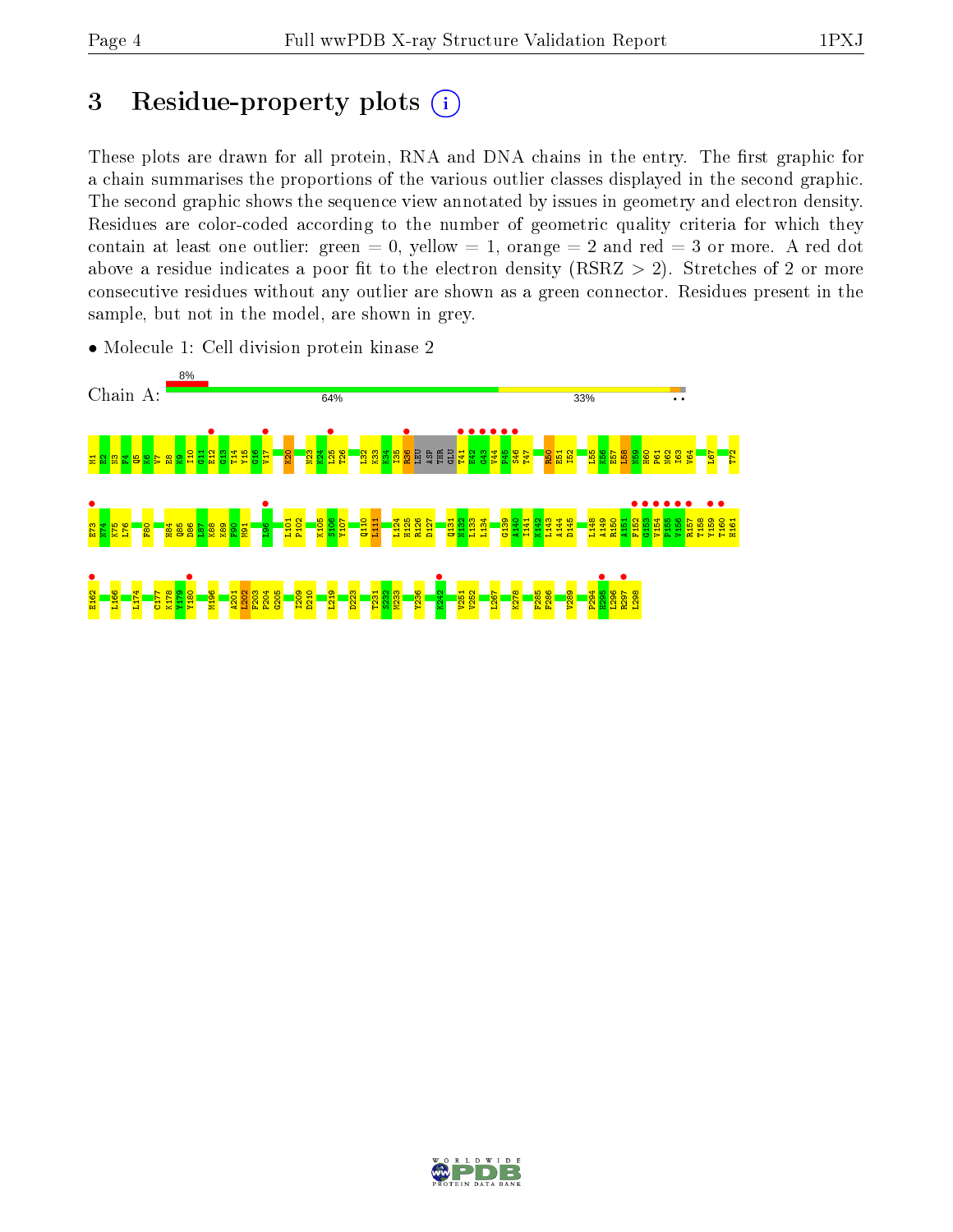# 4 Data and refinement statistics  $(i)$

| Property                                                             | <b>Value</b>                                      | Source     |
|----------------------------------------------------------------------|---------------------------------------------------|------------|
| Space group                                                          | P 21 21 21                                        | Depositor  |
| Cell constants                                                       | $71.70\text{\AA}$<br>53.74Å<br>$-72.20\text{\AA}$ |            |
| a, b, c, $\alpha$ , $\beta$ , $\gamma$                               | $90.00^\circ$<br>$90.00^\circ$<br>$90.00^\circ$   | Depositor  |
| Resolution $(A)$                                                     | $-2.30$<br>19.98                                  | Depositor  |
|                                                                      | 19.98<br>$-2.30$                                  | <b>EDS</b> |
| % Data completeness                                                  | 98.4 (19.98-2.30)                                 | Depositor  |
| (in resolution range)                                                | 98.4 (19.98-2.30)                                 | <b>EDS</b> |
| $R_{merge}$                                                          | 0.04                                              | Depositor  |
| $\mathrm{R}_{sym}$                                                   | (Not available)                                   | Depositor  |
| $\langle I/\sigma(I) \rangle^{-1}$                                   | 4.42 (at $2.30\text{\AA})$                        | Xtriage    |
| Refinement program                                                   | $\overline{\text{CNS} 1.0}$                       | Depositor  |
| $R, R_{free}$                                                        | $\overline{0.209}$ ,<br>0.271                     | Depositor  |
|                                                                      | 0.205<br>0.201<br>$\overline{a}$                  | DCC        |
| $R_{free}$ test set                                                  | 618 reflections $(4.88\%)$                        | wwPDB-VP   |
| Wilson B-factor $(A^2)$                                              | 26.3                                              | Xtriage    |
| Anisotropy                                                           | 0.377                                             | Xtriage    |
| Bulk solvent $k_{sol}(e/\mathring{A}^3)$ , $B_{sol}(\mathring{A}^2)$ | $0.32$ , 48.7                                     | <b>EDS</b> |
| L-test for twinning <sup>2</sup>                                     | $>$ = 0.49, < $L^2$ > = 0.32<br>< L               | Xtriage    |
| Estimated twinning fraction                                          | $0.017$ for $-h, l, k$                            | Xtriage    |
| $F_o, F_c$ correlation                                               | 0.93                                              | <b>EDS</b> |
| Total number of atoms                                                | 2496                                              | wwPDB-VP   |
| Average B, all atoms $(A^2)$                                         | 32.0                                              | wwPDB-VP   |

Xtriage's analysis on translational NCS is as follows: The largest off-origin peak in the Patterson function is  $5.76\%$  of the height of the origin peak. No significant pseudotranslation is detected.

<sup>&</sup>lt;sup>2</sup>Theoretical values of  $\langle |L| \rangle$ ,  $\langle L^2 \rangle$  for acentric reflections are 0.5, 0.333 respectively for untwinned datasets, and 0.375, 0.2 for perfectly twinned datasets.



<span id="page-4-1"></span><span id="page-4-0"></span><sup>1</sup> Intensities estimated from amplitudes.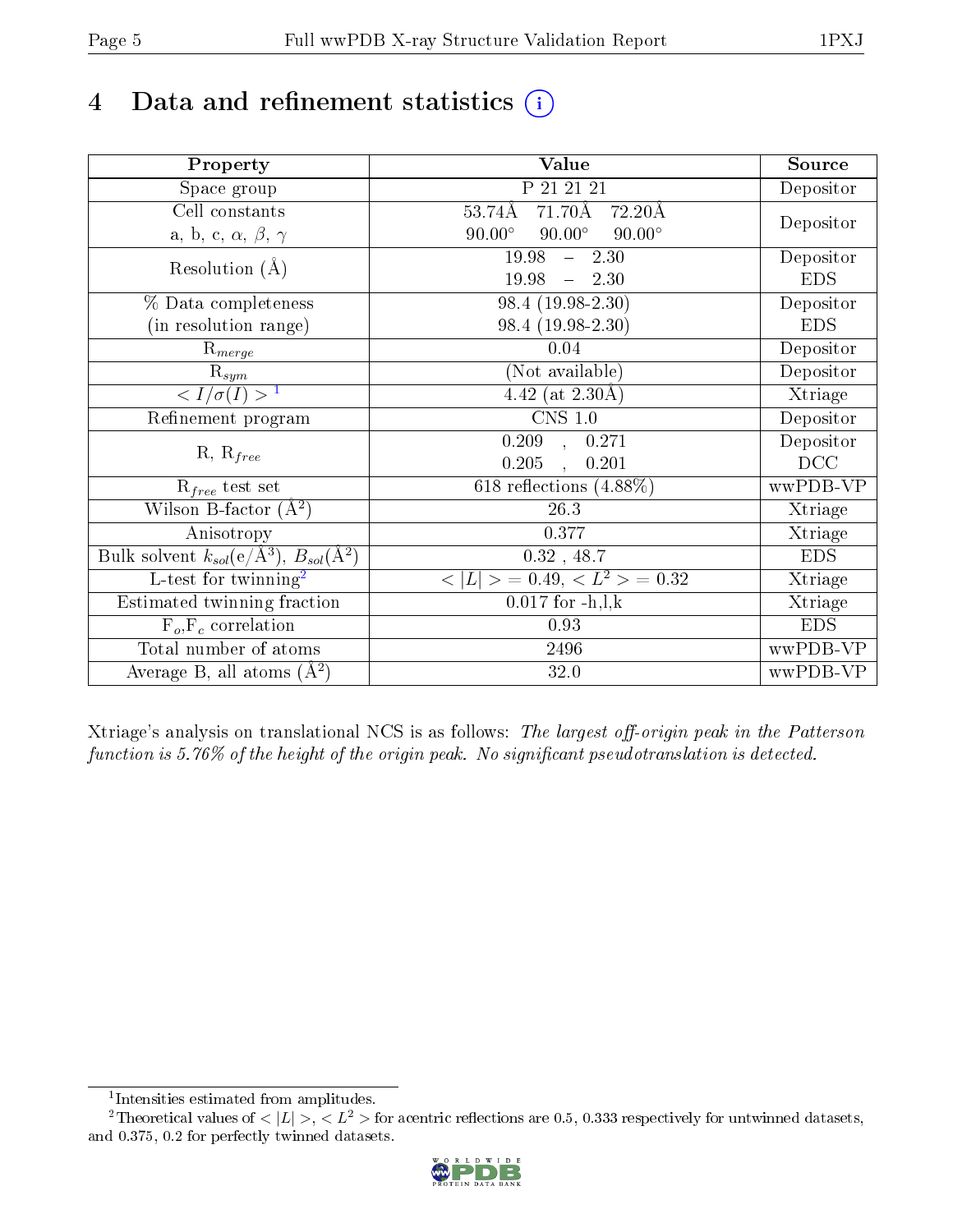# 5 Model quality  $(i)$

## 5.1 Standard geometry  $\overline{()}$

Bond lengths and bond angles in the following residue types are not validated in this section: CK2

The Z score for a bond length (or angle) is the number of standard deviations the observed value is removed from the expected value. A bond length (or angle) with  $|Z| > 5$  is considered an outlier worth inspection. RMSZ is the root-mean-square of all Z scores of the bond lengths (or angles).

| $Mol$   Chain |      | Bond lengths                | Bond angles |                    |  |
|---------------|------|-----------------------------|-------------|--------------------|--|
|               |      | $RMSZ \mid # Z  > 5$   RMSZ |             | $\# Z  > 5$        |  |
|               | 0.34 | 0/2426                      | 0.60        | $1/3291$ $(0.0\%)$ |  |

There are no bond length outliers.

All (1) bond angle outliers are listed below:

|  |  |                           | $\mid$ Mol $\mid$ Chain $\mid$ Res $\mid$ Type $\mid$ Atoms $\mid$ Z $\mid$ Observed( <sup>o</sup> ) $\mid$ Ideal( <sup>o</sup> ) |          |
|--|--|---------------------------|-----------------------------------------------------------------------------------------------------------------------------------|----------|
|  |  | 20   LYS   N-CA-C   -5.11 | - 97.22                                                                                                                           | l 111 00 |

There are no chirality outliers.

There are no planarity outliers.

### $5.2$  Too-close contacts  $(i)$

In the following table, the Non-H and H(model) columns list the number of non-hydrogen atoms and hydrogen atoms in the chain respectively. The H(added) column lists the number of hydrogen atoms added and optimized by MolProbity. The Clashes column lists the number of clashes within the asymmetric unit, whereas Symm-Clashes lists symmetry related clashes.

| Mol |      |      | Chain   Non-H   H(model)   H(added)   Clashes   Symm-Clashes |
|-----|------|------|--------------------------------------------------------------|
|     | 2365 | 2421 |                                                              |
|     |      |      |                                                              |
|     |      |      |                                                              |
|     | 2496 | 2431 |                                                              |

The all-atom clashscore is defined as the number of clashes found per 1000 atoms (including hydrogen atoms). The all-atom clashscore for this structure is 17.

All (80) close contacts within the same asymmetric unit are listed below, sorted by their clash magnitude.

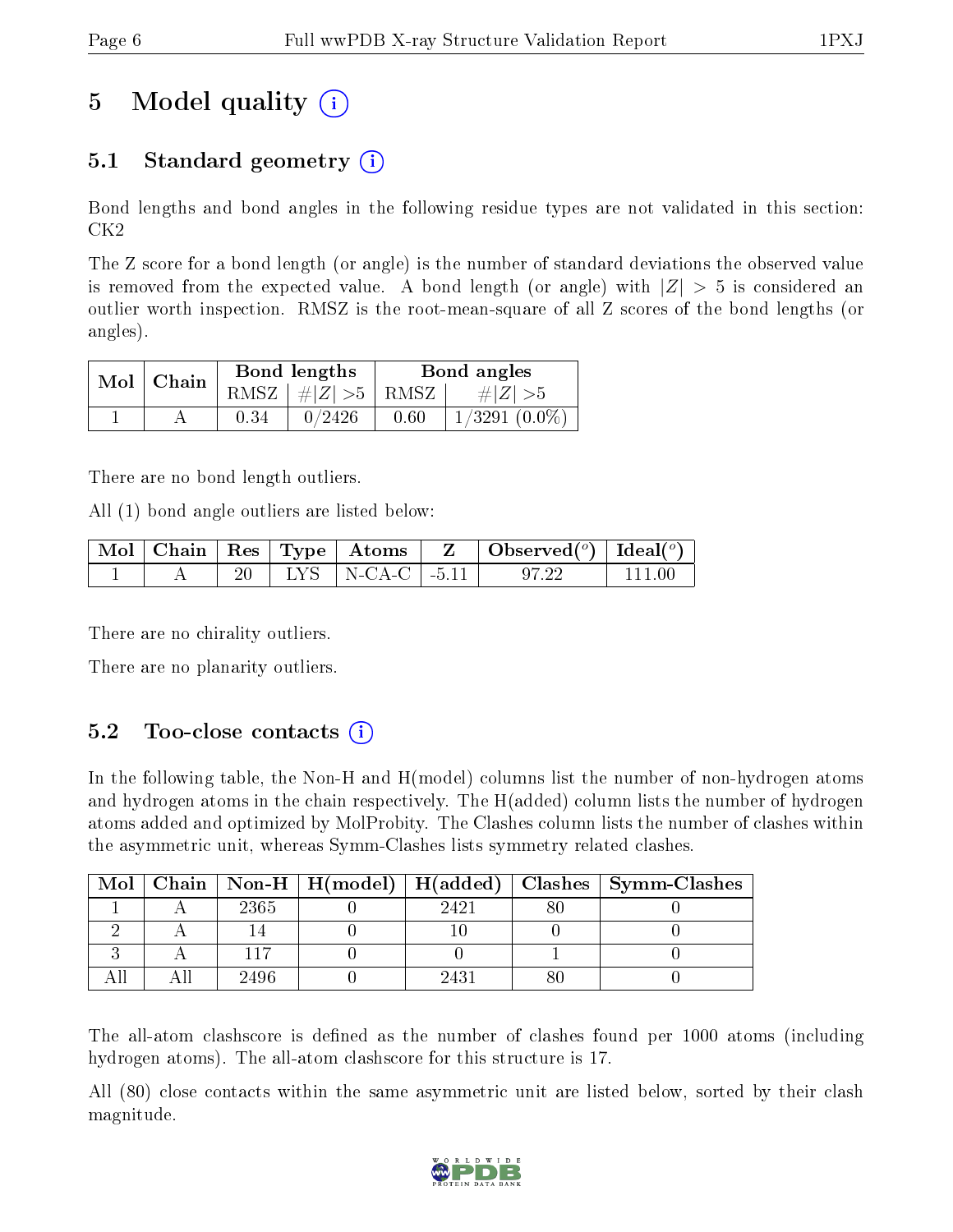| Atom-1                      | Atom-2                    | Interatomic      | Clash         |
|-----------------------------|---------------------------|------------------|---------------|
|                             |                           | distance $(\AA)$ | overlap $(A)$ |
| 1: A:25:LEU:HD12            | 1: A:26:THR:HG23          | 1.43             | 1.00          |
| 1: A: 105: LYS: HG2         | 1:A:289:VAL:HG12          | 1.51             | 0.90          |
| 1: A:1: MET: HE1            | 1: A:3: ASN: HB2          | 1.54             | 0.89          |
| 1: A: 55: LEU: HA           | 1:A:58:LEU:HD11           | 1.61             | 0.80          |
| 1: A:47:THR:O               | 1:A:51:GLU:HG2            | 1.84             | 0.76          |
| 1: A:58: LEU: HD13          | 1: A:58:LEU:H             | 1.53             | 0.74          |
| 1: A:60: HIS: HD2           | $1:A:62:ASN:\overline{H}$ | 1.37             | 0.72          |
| $1:\overline{A:33:LYS:HE3}$ | 1:A:145:ASP:OD1           | 1.94             | 0.68          |
| 1: A:160:THR:HG23           | 1: A: 162: GLU: HG3       | 1.74             | 0.68          |
| 1: A: 55: LEU: HA           | 1: A:58: LEU:CD1          | 2.23             | 0.68          |
| 1:A:125:HIS:HD2             | 1:A:127:ASP:H             | 1.42             | 0.67          |
| 1:A:52:ILE:HD11             | 1: A:152:PHE:CZ           | 2.30             | 0.67          |
| 1:A:125:HIS:HE1             | 1:A:144:ALA:O             | 1.77             | 0.66          |
| 1: A:52: ILE: HD11          | 1: A: 152: PHE: HZ        | 1.61             | 0.66          |
| 1: A:35: ILE:H G22          | 1: A:36: ARG:CD           | 2.27             | 0.65          |
| 1: A: 139: GLY: HA2         | 1:A:294:PRO:HD3           | 1.81             | 0.63          |
| 1: A:85: GLN:HG3            | 1: A:89: LYS: HE2         | 1.82             | 0.62          |
| 1:A:126:ARG:O               | 1: A:126: ARG:HG2         | 1.99             | 0.62          |
| 1: A: 33: LYS: HE2          | 1: A:80:PHE:CD2           | 2.35             | 0.62          |
| 1: A:296:LEU:O              | 1:A:297:ARG:NH1           | 2.33             | 0.61          |
| 1: A:36:ARG:N               | 1:A:36:ARG:HD2            | 2.13             | 0.61          |
| 1: A:60: HIS:CD2            | 1: A:62: ASN:H            | 2.19             | 0.60          |
| 1:A:35:ILE:HG22             | 1:A:36:ARG:HD2            | 1.84             | 0.60          |
| 1: A: 107: TYR: O           | 1:A:111:LEU:HD22          | 2.04             | 0.57          |
| 1: A: 75: LYS: HB3          | 1: A: 75: LYS: HZ2        | 1.69             | 0.57          |
| 1: A:5: GLN: HG3            | 1: A:5: GLN:O             | 2.05             | 0.57          |
| 1: A:15:TYR:CE1             | 1:A:152:PHE:HB2           | 2.41             | 0.56          |
| 1:A:15:TYR:OH               | 1:A:149:ALA:HA            | 2.05             | 0.56          |
| 1:A:201:ALA:HB3             | 1: A:204:PRO:HG3          | 1.88             | 0.56          |
| 1: A:51: GLU:HB3            | 1: A: 150: ARG: HH12      | 1.70             | 0.55          |
| 1: A:86: ASP:H              | 1:A:89:LYS:HZ3            | 1.55             | 0.55          |
| 1: A:160:THR:CG2            | 1: A: 162: GLU: HG3       | 2.38             | 0.54          |
| 1:A:1:MET:CE                | 1:A:3:ASN:HD22            | 2.21             | 0.54          |
| 1: A:64: VAL:HG21           | 1:A:134:LEU:HD12          | 1.91             | 0.53          |
| 1: A:17: VAL:HG22           | 1: A: 159: TYR: OH        | 2.09             | 0.52          |
| 1: A:25: LEU:CD1            | 1: A:26:THR:HG23          | 2.30             | 0.51          |
| 1: A:286:PHE:O              | 1:A:289:VAL:HG22          | 2.11             | 0.51          |
| 1:A:75:LYS:HB3              | 1:A:75:LYS:NZ             | 2.25             | 0.51          |
| 1: A:205: GLY:HA2           | 1: A:210: ASP:OD2         | 2.11             | 0.49          |
| 1:A:177:CYS:HB2             | 1: A:233:MET:CE           | 2.42             | 0.49          |
| 1: A:35: ILE: HG22          | 1: A:36: ARG:HD3          | 1.94             | 0.49          |
| 1: A:46: SER:C              | 1: A:50:ARG:HE            | 2.16             | 0.49          |

Continued on next page...

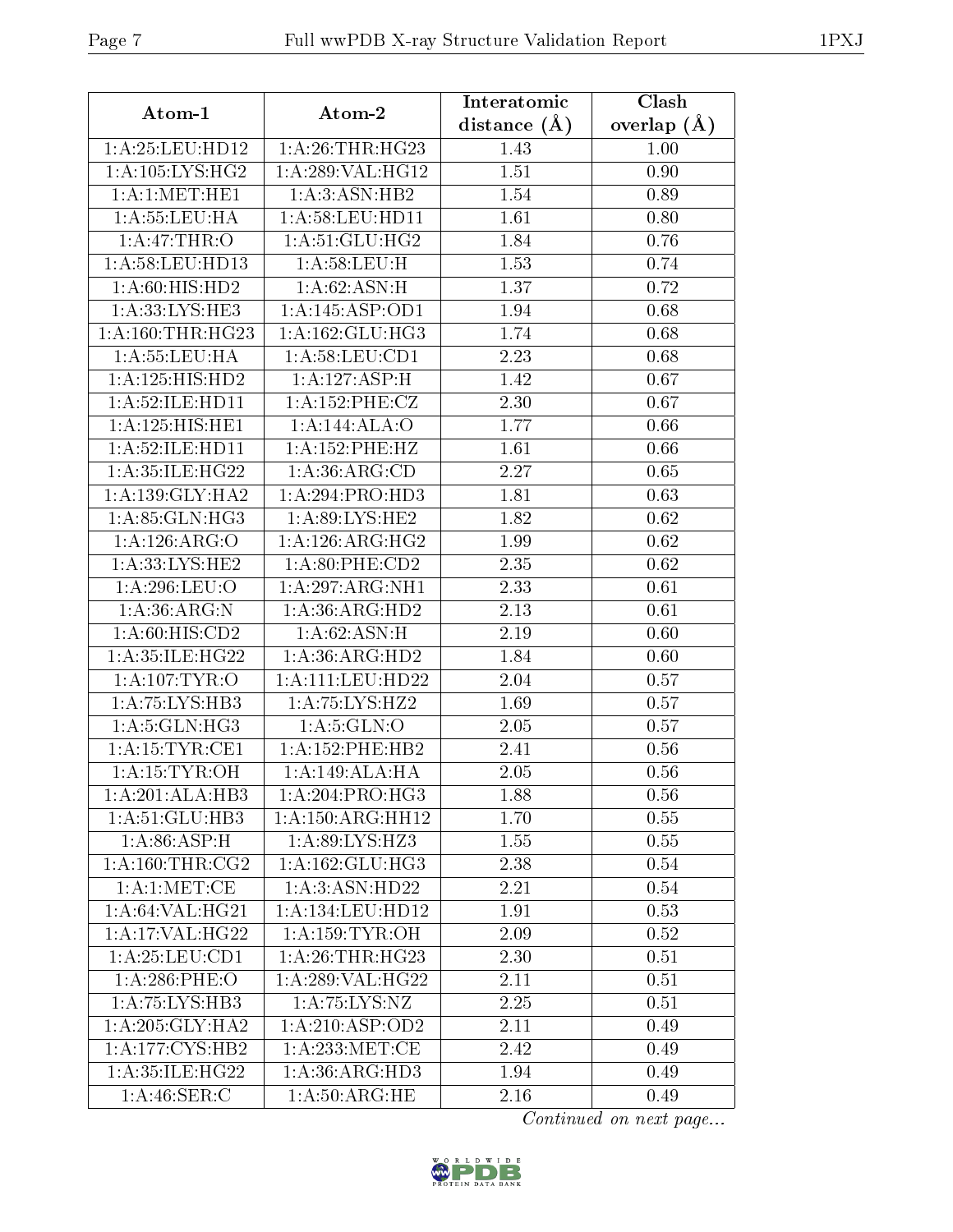| Comunaca jiom previous page  |                      | Interatomic    | Clash         |
|------------------------------|----------------------|----------------|---------------|
| Atom-1                       | Atom-2               | distance $(A)$ | overlap $(A)$ |
| 1:A:7:VAL:HG23               | 1: A:8: GLU: HG2     | 1.94           | 0.49          |
| 1: A:91: MET:CE              | 1: A:196: MET:HA     | 2.43           | 0.49          |
| 1:A:72:THR:HG22              | 1:A:73:GLU:OE1       | 2.13           | 0.48          |
| 1:A:251:VAL:HG12             | 1:A:252:VAL:HG13     | 1.96           | 0.48          |
| 1:A:125:HIS:CD2              | 1:A:127:ASP:H        | 2.27           | 0.47          |
| 1:A:14:THR:H                 | 1: A: 158: THR: HG22 | 1.97           | 0.46          |
| 1:A:111:LEU:HD13             | 1:A:141:ILE:HG23     | 1.98           | 0.46          |
| 1:A:41:THR:O                 | 1:A:41:THR:HG23      | 2.16           | 0.46          |
| 1:A:145:ASP:C                | 1: A:148:LEU:HD13    | 2.36           | 0.46          |
| 1: A:202:LEU:HD13            | 1:A:203:PHE:CE2      | 2.51           | 0.46          |
| 1:A:177:CYS:HB2              | 1: A: 233: MET: HE2  | 1.96           | 0.46          |
| 1:A:55:LEU:HD23              | 1: A:58:LEU:HD11     | 1.98           | 0.46          |
| 1: A:88: L <sub>YS:HG2</sub> | 1:A:131:GLN:HE21     | 1.80           | 0.45          |
| 1:A:231:THR:HA               | 1:A:236:TYR:CD2      | 2.52           | 0.45          |
| 1: A:91:MET:HE3              | 1: A:196: MET:HA     | 1.97           | 0.45          |
| 1: A:10: ILE:H G22           | 1:A:10:ILE:O         | 2.18           | 0.44          |
| 1: A:58:LEU:O                | 1: A:58: LEU:CD2     | 2.65           | 0.44          |
| 1:A:209:ILE:HD12             | 1:A:209:ILE:HA       | 1.89           | 0.44          |
| 1:A:126:ARG:HH11             | 1: A:126: ARG:HG2    | 1.82           | 0.44          |
| 1: A: 126: ARG: CZ           | 1:A:154:VAL:HG11     | 2.48           | 0.44          |
| 1: A: 125: HIS: O            | 1:A:126:ARG:HB3      | 2.18           | 0.44          |
| 1: A:84: HIS:HB3             | $1:$ A:298:LEU:HD22  | 2.01           | 0.43          |
| 1: A:62: ASN:ND2             | 1: A:110: GLN:HB3    | 2.34           | 0.43          |
| 1:A:101:LEU:HB3              | 1:A:102:PRO:HD3      | 2.01           | 0.43          |
| 1: A:126: ARG: NH1           | 1:A:126:ARG:HG2      | 2.33           | 0.43          |
| 1:A:148:LEU:N                | 1:A:148:LEU:HD12     | 2.34           | 0.42          |
| 1: A: 157: ARG: HG2          | 1:A:161:HIS:HA       | 2.01           | 0.42          |
| 1: A: 7: VAL: HG22           | 1:A:20:LYS:HB3       | 2.02           | 0.42          |
| 1:A:294:PRO:HG2              | 1:A:296:LEU:HD13     | 2.02           | 0.42          |
| 1:A:23:ASN:OD1               | 1: A:25:LEU:HG       | 2.20           | 0.42          |
| 1:A:150:ARG:HG2              | 1: A: 150: ARG: HH11 | 1.84           | 0.42          |
| 1:A:105:LYS:HE2              | 1: A:285:PHE:CZ      | 2.55           | 0.42          |
| 1: A:51: GLU:CD              | 1: A: 150: ARG: HH12 | 2.22           | 0.42          |
| 1:A:63:ILE:HD13              |                      | 2.02           | 0.41          |
| 1:A:75:LYS:CB                | 1:A:75:LYS:NZ        | 2.83           | 0.41          |
| 1:A:223:ASP:HB2              | 3:A:581:HOH:O        | 2.21           | 0.40          |
| 1: A:86: ASP:C               | 1: A:86: ASP:OD1     | 2.59           | 0.40          |
| 1: A:60: HIS:CD2             | 1:A:61:PRO:HD2       | 2.57           | 0.40          |

Continued from previous page.

There are no symmetry-related clashes.

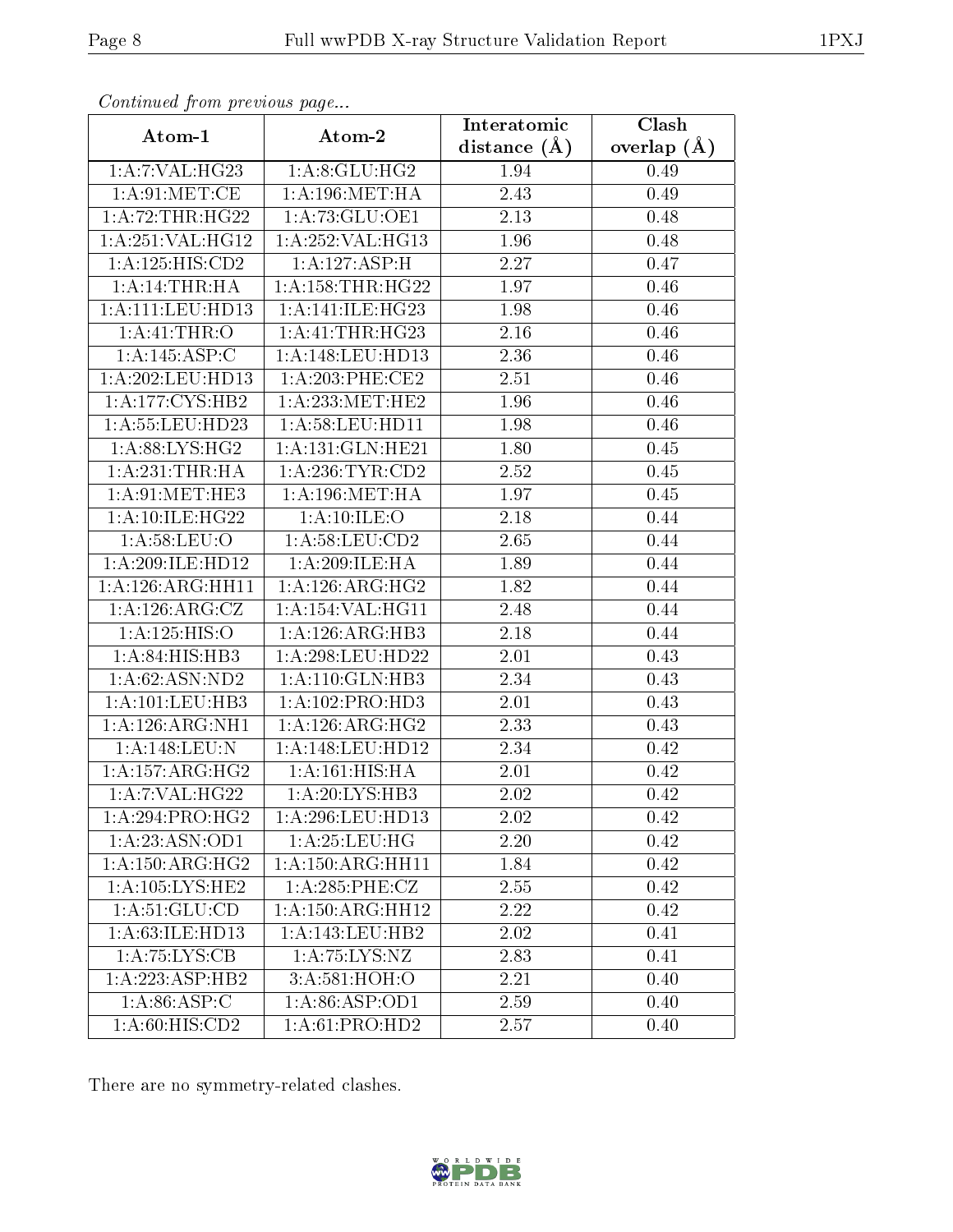## 5.3 Torsion angles (i)

### 5.3.1 Protein backbone  $(i)$

In the following table, the Percentiles column shows the percent Ramachandran outliers of the chain as a percentile score with respect to all X-ray entries followed by that with respect to entries of similar resolution.

The Analysed column shows the number of residues for which the backbone conformation was analysed, and the total number of residues.

| $\vert$ Mol $\vert$ Chain $\vert$ | Analysed                                |  |          | Favoured   Allowed   Outliers   Percentiles |  |
|-----------------------------------|-----------------------------------------|--|----------|---------------------------------------------|--|
|                                   | $290/298$ (97\%)   282 (97\%)   7 (2\%) |  | $1(0\%)$ | $\vert 41 \vert \vert 50$                   |  |

All (1) Ramachandran outliers are listed below:

| Mol | Chain | Res | vpe |
|-----|-------|-----|-----|
|     |       |     |     |

#### 5.3.2 Protein sidechains  $\hat{I}$

In the following table, the Percentiles column shows the percent sidechain outliers of the chain as a percentile score with respect to all X-ray entries followed by that with respect to entries of similar resolution.

The Analysed column shows the number of residues for which the sidechain conformation was analysed, and the total number of residues.

| $\mid$ Mol $\mid$ Chain | Analysed        | Rotameric   Outliers   Percentiles              |  |       |  |
|-------------------------|-----------------|-------------------------------------------------|--|-------|--|
|                         | $259/263(98\%)$ | $\frac{1}{1}$ 240 (93%)   19 (7%) $\frac{1}{1}$ |  | 14 18 |  |

All (19) residues with a non-rotameric sidechain are listed below:

| Mol | Chain        | Res | Type       |
|-----|--------------|-----|------------|
| 1   | А            | 12  | <b>GLU</b> |
| 1   | А            | 32  | LEU        |
| 1   | A            | 36  | $\rm{ARG}$ |
| 1   | A            | 50  | ARG        |
| 1   | $\mathbf{A}$ | 57  | GLU        |
| 1   | A            | 58  | LEU        |
| 1   | A            | 67  | LEU        |
| 1   | А            | 76  | LEU        |
| 1   | А            | 111 | LEU        |
|     |              | 124 | LEU        |

Continued on next page...

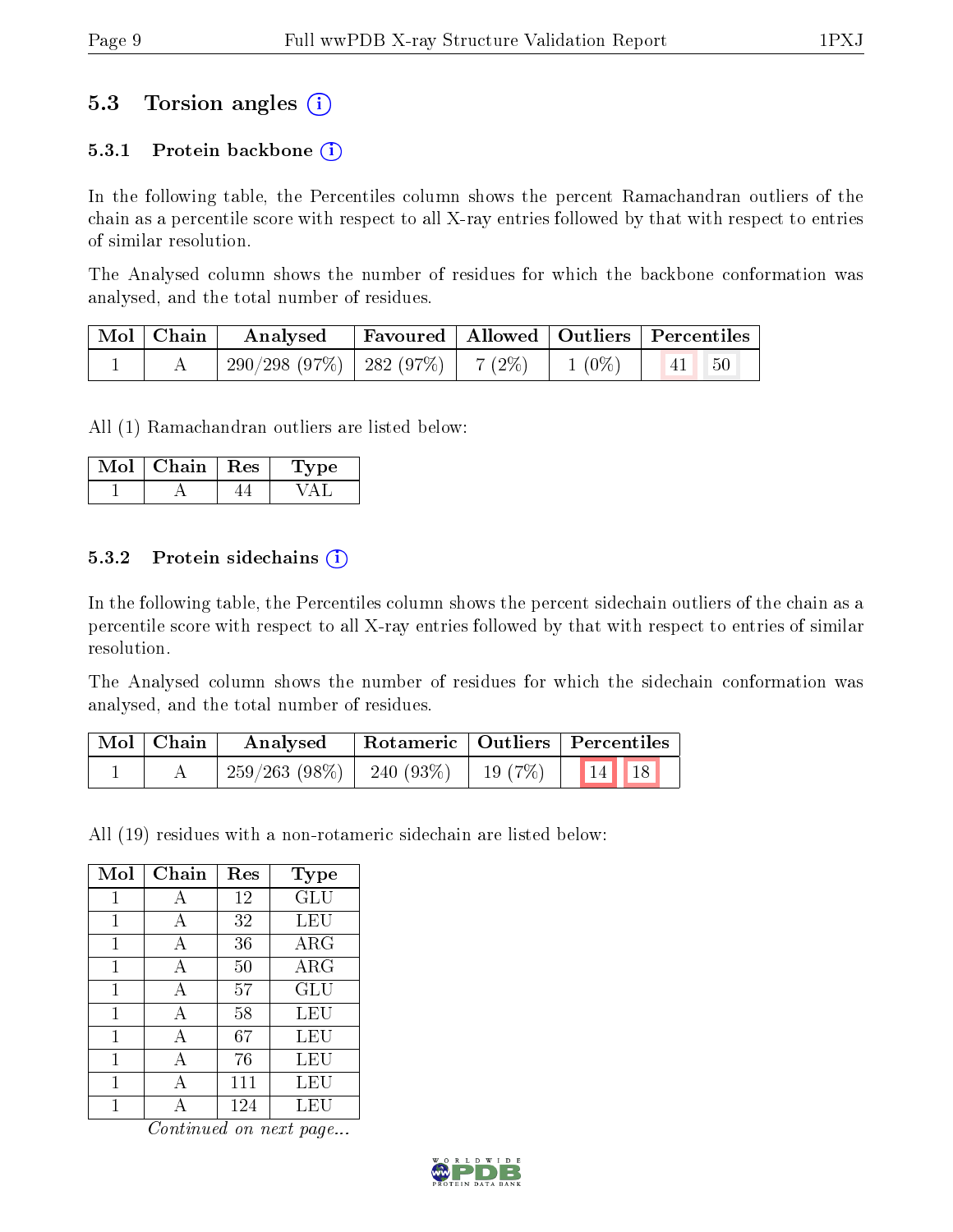| Mol | Chain        | Res | <b>Type</b> |
|-----|--------------|-----|-------------|
| 1   | А            | 133 | <b>LEU</b>  |
| 1   | A            | 166 | LEU         |
| 1   | А            | 174 | LEU         |
| 1   | $\mathbf{A}$ | 178 | <b>LYS</b>  |
| 1   | А            | 180 | TYR         |
| 1   | A            | 202 | LEU         |
| 1   | A            | 219 | LEU         |
| 1   | А            | 267 | LEU         |
|     |              | 278 | <b>LYS</b>  |

Continued from previous page...

Some sidechains can be flipped to improve hydrogen bonding and reduce clashes. All (7) such sidechains are listed below:

| Mol | Chain | Res | Type                      |
|-----|-------|-----|---------------------------|
|     |       | 3   | $\overline{\mathrm{ASN}}$ |
|     |       | 59  | <b>ASN</b>                |
|     |       | 60  | <b>HIS</b>                |
|     |       | 62  | <b>ASN</b>                |
|     |       | 119 | <b>HIS</b>                |
|     |       | 125 | HIS                       |
|     |       | 131 | <b>GLN</b>                |

#### 5.3.3 RNA (i)

There are no RNA molecules in this entry.

### 5.4 Non-standard residues in protein, DNA, RNA chains  $(i)$

There are no non-standard protein/DNA/RNA residues in this entry.

### 5.5 Carbohydrates  $(i)$

There are no carbohydrates in this entry.

## 5.6 Ligand geometry  $(i)$

1 ligand is modelled in this entry.

In the following table, the Counts columns list the number of bonds (or angles) for which Mogul statistics could be retrieved, the number of bonds (or angles) that are observed in the model and

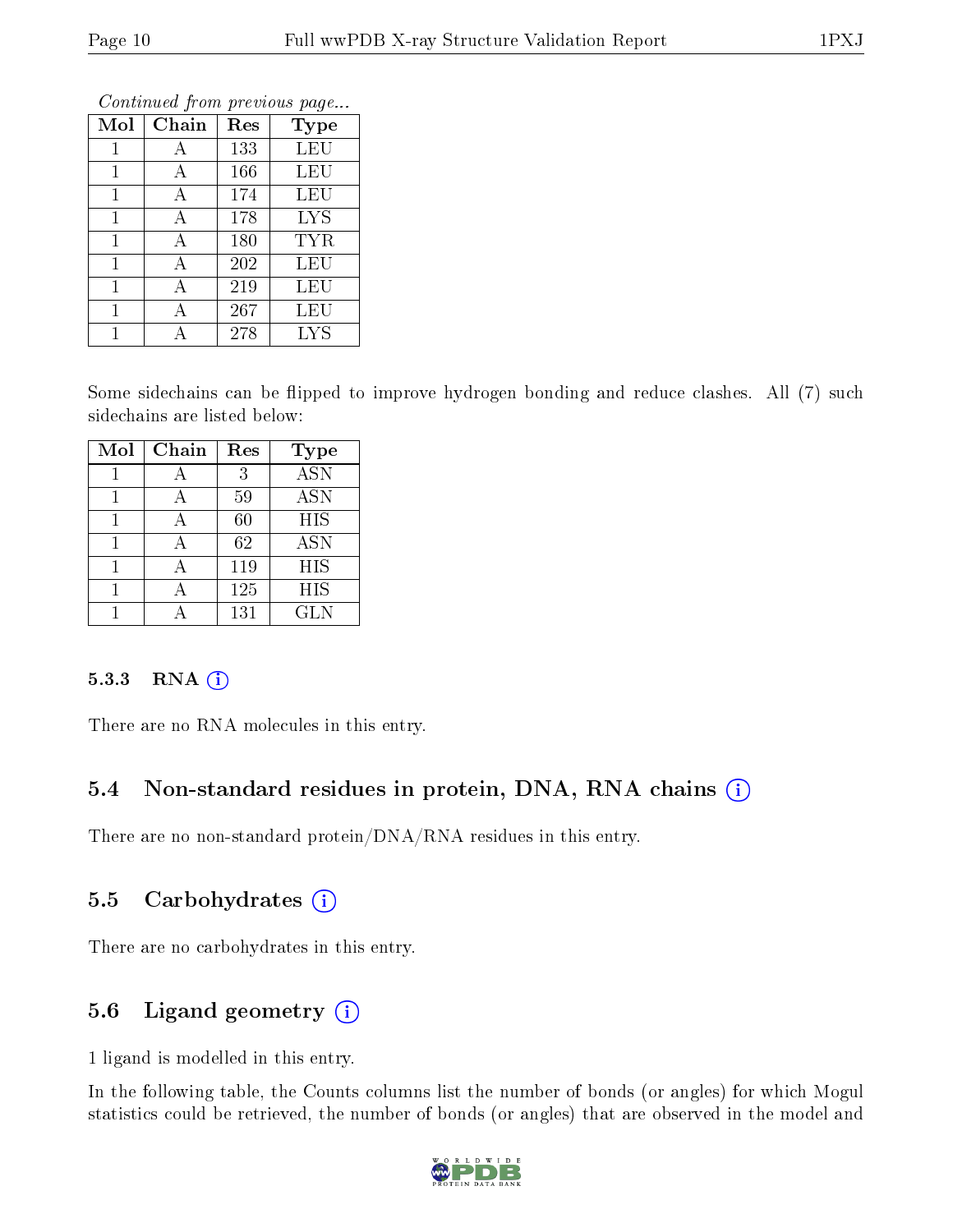the number of bonds (or angles) that are defined in the Chemical Component Dictionary. The Link column lists molecule types, if any, to which the group is linked. The Z score for a bond length (or angle) is the number of standard deviations the observed value is removed from the expected value. A bond length (or angle) with  $|Z| > 2$  is considered an outlier worth inspection. RMSZ is the root-mean-square of all Z scores of the bond lengths (or angles).

| $\operatorname{Mol}$ | Type        | Chain | Res    | Link |            | Bond lengths |                    |          | Bond angles     |        |
|----------------------|-------------|-------|--------|------|------------|--------------|--------------------|----------|-----------------|--------|
|                      |             |       |        |      | Counts -   |              | RMSZ   $\# Z  > 2$ | Counts   | RMSZ $  \#  Z $ |        |
|                      | ${\rm CK2}$ |       | 500[A] |      | 11, 15, 15 | 2.65         | 5(45%)             | 12,21,21 | 2.59            | 4(33%) |

In the following table, the Chirals column lists the number of chiral outliers, the number of chiral centers analysed, the number of these observed in the model and the number defined in the Chemical Component Dictionary. Similar counts are reported in the Torsion and Rings columns. '-' means no outliers of that kind were identified.

|            |        |        |        | Mol   Type   Chain   Res   Link   Chirals   Torsions   Rings |  |
|------------|--------|--------|--------|--------------------------------------------------------------|--|
| $\mid$ CK2 | 500[A] | $\sim$ | $\sim$ | $0/0/4/4$   $0/2/2/2$                                        |  |

All (5) bond length outliers are listed below:

| Mol            | Chain | Res    | <b>Type</b> | Atoms     |         | Observed(A) | $Ideal(\AA)$ |
|----------------|-------|--------|-------------|-----------|---------|-------------|--------------|
| 2              | А     | 500[A] | CK2         | $C6A-C1A$ | $-5.23$ | 1.41        | 1.50         |
|                |       | 500[A] | CK2         | $C2-N3$   | $-4.95$ | 1.26        | 1.35         |
| 2              | А     | 500[A] | CK2         | $C2-N1$   | $-2.97$ | 1.31        | 1.35         |
| $\overline{2}$ | А     | 500[A] | CK2         | $C3A-S4A$ | $-2.35$ | 1.66        | 1.73         |
| $\overline{2}$ |       | 500[A] | ${\rm CK2}$ | $C7A-C3A$ | 2.24    | 1.53        | 1.49         |

All (4) bond angle outliers are listed below:

| Mol | Chain | Res    | Type            | Atoms       |      | Observed $(^\circ)$ | $Ideal(^\circ)$ |
|-----|-------|--------|-----------------|-------------|------|---------------------|-----------------|
|     |       | 500[A] | CK <sub>2</sub> | C7A-C3A-S4A | 6.59 | 128.98              | 120.12          |
|     |       | 500 A  | CK2             | $C5A-C4-N3$ | 3.33 | 120.48              | 116.59          |
|     |       | 500[A] | CK2             | $C4-N3-C2$  | 2.47 | 117.75              | 116.34          |
|     |       | 500 A  | CK2             | N1-C2-N3    | 2.20 | 128.37              | 125.70          |

There are no chirality outliers.

There are no torsion outliers.

There are no ring outliers.

No monomer is involved in short contacts.

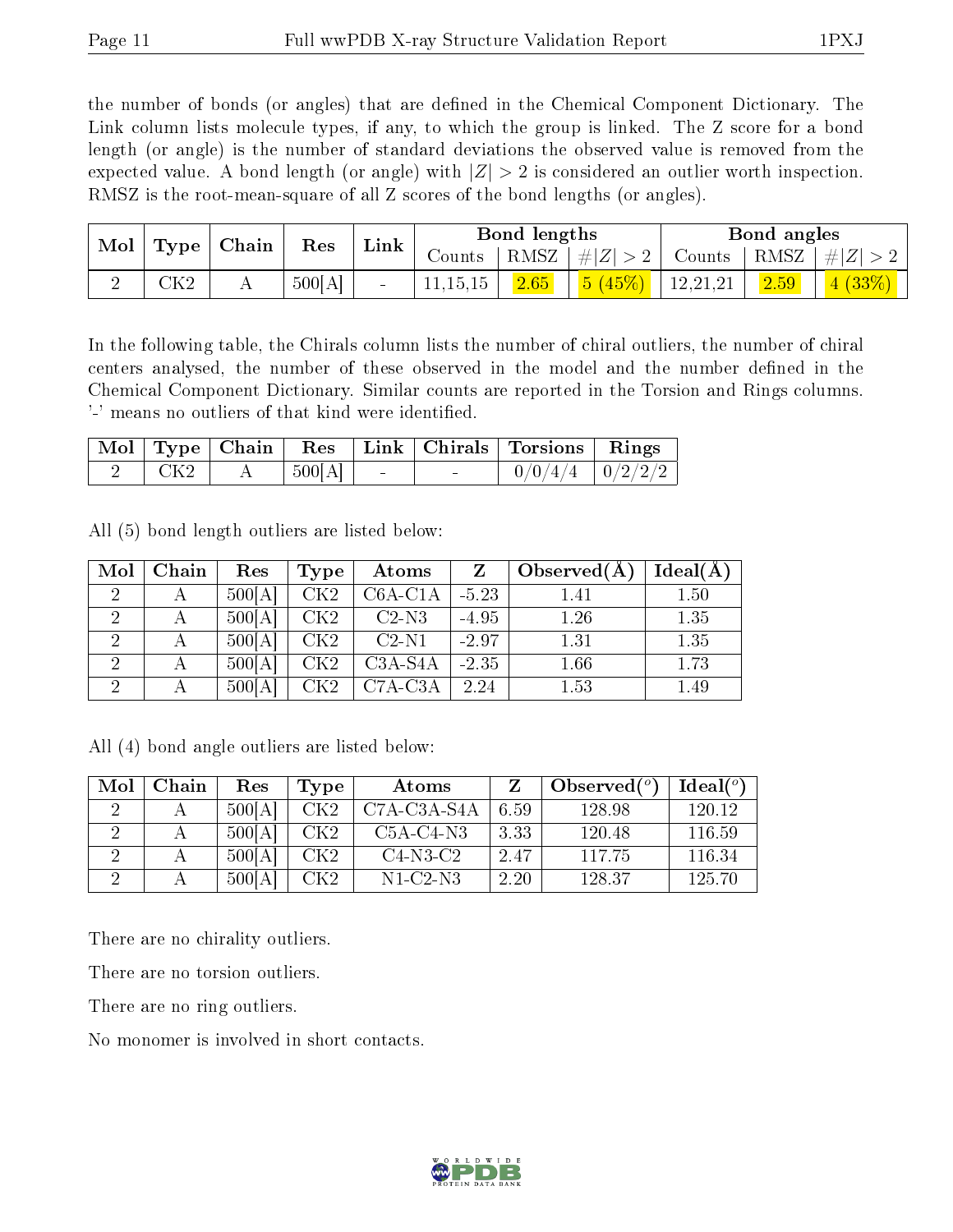## 5.7 [O](https://www.wwpdb.org/validation/2017/XrayValidationReportHelp#nonstandard_residues_and_ligands)ther polymers (i)

There are no such residues in this entry.

## 5.8 Polymer linkage issues (i)

There are no chain breaks in this entry.

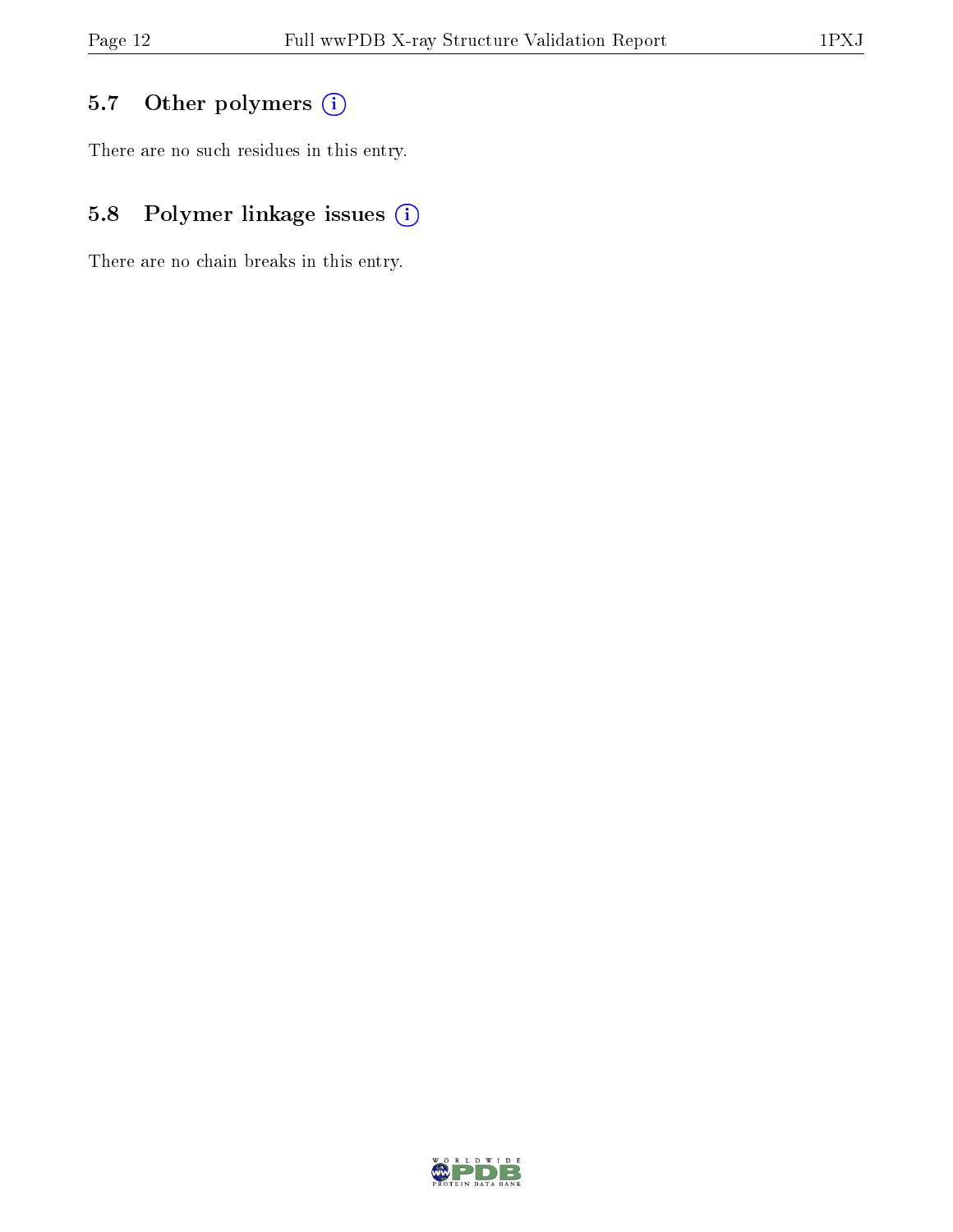## 6 Fit of model and data  $(i)$

## 6.1 Protein, DNA and RNA chains  $(i)$

In the following table, the column labelled  $#RSRZ> 2'$  contains the number (and percentage) of RSRZ outliers, followed by percent RSRZ outliers for the chain as percentile scores relative to all X-ray entries and entries of similar resolution. The OWAB column contains the minimum, median,  $95<sup>th</sup>$  percentile and maximum values of the occupancy-weighted average B-factor per residue. The column labelled ' $Q< 0.9$ ' lists the number of (and percentage) of residues with an average occupancy less than 0.9.

| Mol   Chain | Analysed        | $^{-1}$ <rsrz> .</rsrz> | $\#\text{RSRZ}\text{>2}$                     | $\rm OWAB(\AA^2)$   Q<0.9 |  |
|-------------|-----------------|-------------------------|----------------------------------------------|---------------------------|--|
|             | $294/298(98\%)$ | 0.18                    | 25 (8%)   10   14   13, 26, 67, 104   1 (0%) |                           |  |

All (25) RSRZ outliers are listed below:

| Mol            | Chain              | Res              | Type                      | <b>RSRZ</b>      |  |
|----------------|--------------------|------------------|---------------------------|------------------|--|
| $\mathbf{1}$   | $\overline{\rm A}$ | 159              | <b>TYR</b>                | $\overline{7.7}$ |  |
| $\overline{1}$ | $\overline{\rm A}$ | 154              | <b>VAL</b>                | 7.5              |  |
| $\overline{1}$ | $\overline{A}$     | $\overline{155}$ | <b>PRO</b>                | $\overline{7.1}$ |  |
| $\overline{1}$ | $\overline{A}$     | $\overline{25}$  | <b>LEU</b>                | 6.4              |  |
| $\overline{1}$ | $\overline{A}$     | $\overline{160}$ | <b>THR</b>                | $\overline{5.7}$ |  |
| $\mathbf{1}$   | $\overline{\rm A}$ | 41               | THR                       | $5.5\,$          |  |
| $\overline{1}$ | $\overline{A}$     | $\overline{42}$  | $\overline{\mathrm{GLU}}$ | 4.5              |  |
| $\overline{1}$ | $\overline{\rm A}$ | 152              | PHE                       | $\overline{4.0}$ |  |
| $\mathbf{1}$   | $\overline{\rm A}$ | $\overline{43}$  | $\overline{\text{GLY}}$   | 3.6              |  |
| $\overline{1}$ | $\overline{A}$     | 157              | $\overline{\rm{ARG}}$     | 3.4              |  |
| $\overline{1}$ | $\overline{A}$     | 156              | <b>VAL</b>                | $\overline{3.3}$ |  |
| $\overline{1}$ | $\overline{A}$     | $\overline{153}$ | $\overline{\text{GLY}}$   | $\overline{3.1}$ |  |
| $\overline{1}$ | $\overline{\rm A}$ | 96               | <b>LEU</b>                | $\overline{2.8}$ |  |
| $\overline{1}$ | $\overline{A}$     | 73               | $\overline{\text{GLU}}$   | 2.8              |  |
| $\overline{1}$ | $\overline{\rm A}$ | 180              | <b>TYR</b>                | $\overline{2.8}$ |  |
| $\overline{1}$ | $\overline{\rm A}$ | 297              | $\overline{\rm{ARG}}$     | 2.8              |  |
| $\overline{1}$ | $\overline{A}$     | $\overline{45}$  | $\overline{\text{PRO}}$   | $\overline{2.7}$ |  |
| $\mathbf{1}$   | $\overline{\rm A}$ | $12\,$           | GLU                       | $2.5\,$          |  |
| $\overline{1}$ | $\overline{\rm A}$ | $\overline{162}$ | $\overline{{\rm GLU}}$    | 2.4              |  |
| $\overline{1}$ | $\overline{\rm A}$ | 44               | VAL                       | $\overline{2.3}$ |  |
| $\overline{1}$ | $\overline{A}$     | 242              | $\overline{\text{LYS}}$   | 2.2              |  |
| $\overline{1}$ | $\overline{A}$     | $\overline{46}$  | $\overline{\text{SER}}$   | 2.1              |  |
| $\overline{1}$ | $\overline{\rm A}$ | 17               | <b>VAL</b>                | 2.1              |  |
| $\overline{1}$ | $\overline{A}$     | 295              | $\overline{HIS}$          | $\overline{2.1}$ |  |
| $\overline{1}$ | $\overline{\rm A}$ | 36               | $\rm{ARG}$                | $2.0\,$          |  |